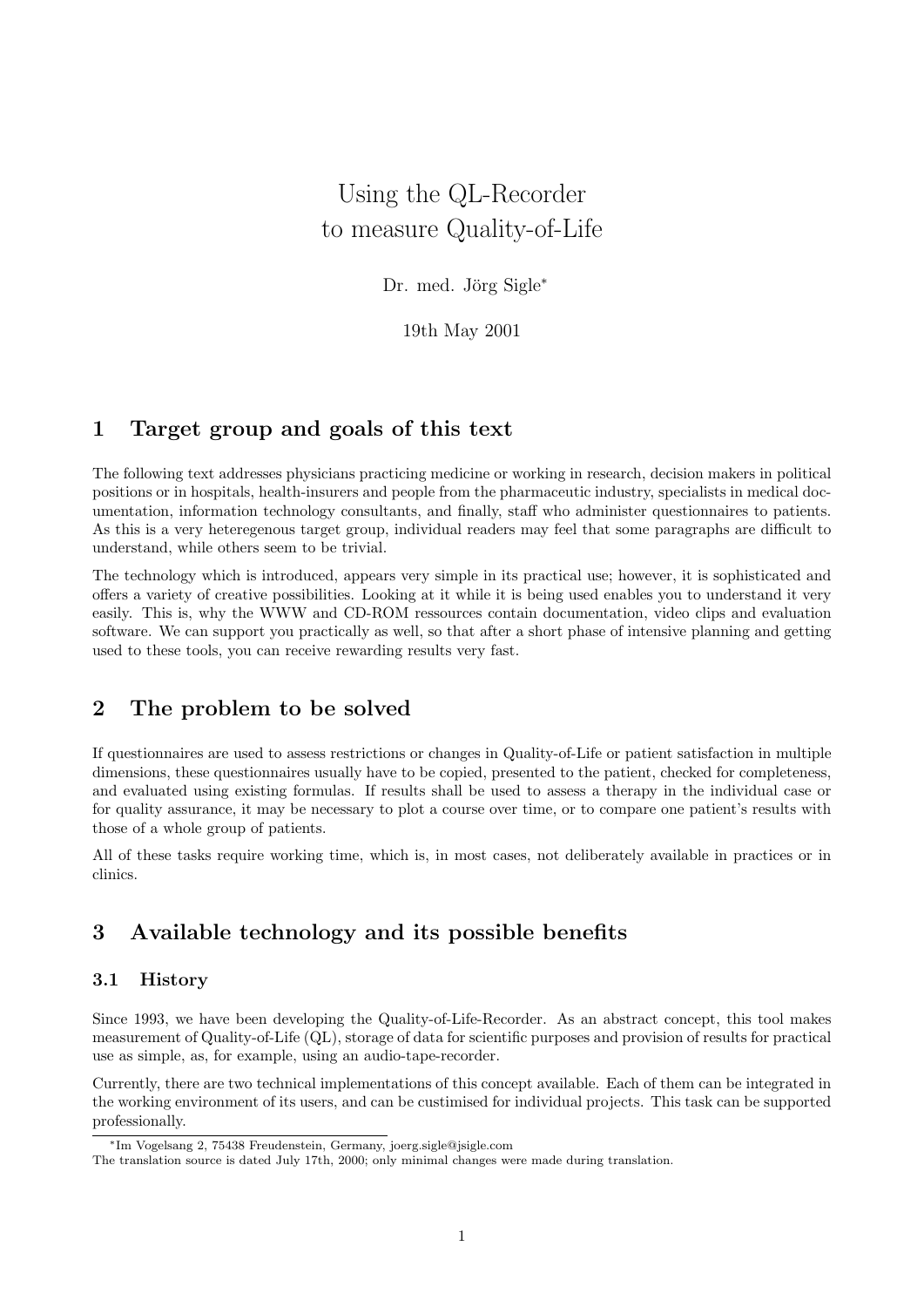As a variety of hardware can be used, it is possible to establish a working routine Quality-of-Life measurement even with very small budgets. On the other hand, sophisticated research projects, including multicenter electronic data collection with automated (encrypted) transmission of data to a study center via the internet, and immediate presentation of results in the WWW for authorised users, can be implemented using available components.

Data collected with the Quality-of-Life-Recorder in different studies and using different questionnaires can be merged later on without the necessity of prior planning of this step, and this can be done very easily. This can enable you to perform meta-analyses or cross-validations of questionnaires.

Still, using electronic questionnaires implemented by the Quality-of-Life-Recorder is at least (!) as simple as using paper questionnaires, for both staff and for patients.

## 3.2 The QL-Recorder using AnyQuest for DOS

The original Quality-of-Life-Recorder for DOS uses a digitizing tablet. A printed questionnaire template is placed on this device. Patients read questions from this questionnaire template, and, using an electronic stylus, click at one of the answer fields printed next to each question. If they want to correct an answer, they can just click at another answer field. The PC records all given answers, checks entries for completeness, calculates results according to the correct algorithms for the respective questionnaires, and stores all data. Automatically, a printout can be prepared for both the current session and for the patient's course over time.

Generally, the system is used directly by the patient. However, it can also be used to record the contents of paper questionnaires in a time-saving way, if these have been completed in peripheral centers lacking the electronic equipment, or at patients' homes.

Apart from the digitizer, only a PC with an 80286 CPU or above, and optionally a printer, are required. The software allows the adoption of most usual questionnaires; a CAD software that allows for comfortable digitising and editing of self-made printed questionnaire templates is available. There is comprehensive documentation for the system.

## 3.3 The QL-Recorder featuring AnyQuest for Windows

The Quality-of-Life-Recorder featuring AnyQuest for Windows can use a variety of input devices, and Microsoft Windows or compatible graphical operating environments. So - depending on the target patient population and upon the available budget - electronic questionnaires can be presented on older PCs running Windows 3.1 just as well as on large touch-screens, or on modern, portable mini-pen-computers. Even when your hardware changes, software and questionnaire definition files can remain usable without any changes.

AnyQuest for Windows includes functions to create or edit questionnaire definition files. Questionnaires may contain images (e.g., smiling or crying faces or photos to be checked) and sampled audio files. Discrete answer fields and visual analog scales can be displayed; free text input can be asked for. Interactive questionnaires or the automatic presentation of questionnaire modules depending upon given answers are possible. AnyQuest can perform sophisticated calculations to obtain results, including logical decisions and application of rules regarding individual missing answers. Numeric or text based answers can be processed. Special functions support the development and validation of questionnaires.

The Quality-of-Life-Recorder using AnyQuest for Windows, can be configured to offer a variety of sets of questionnaires, in a way that allows staff to present the right set of questionnaires for a given patient or a given examination just by selecting a respective menu-entry or icon.

The system is completely documented. Among other ressources, there is a comprehensive electronic help file, including Quick-Guides for users and designers of electronic questionnaires. A Quality-of-Life-Recorder CD-ROM contains a copy of the respective WWW-site, including the software together with application examples and additional introductory video clips.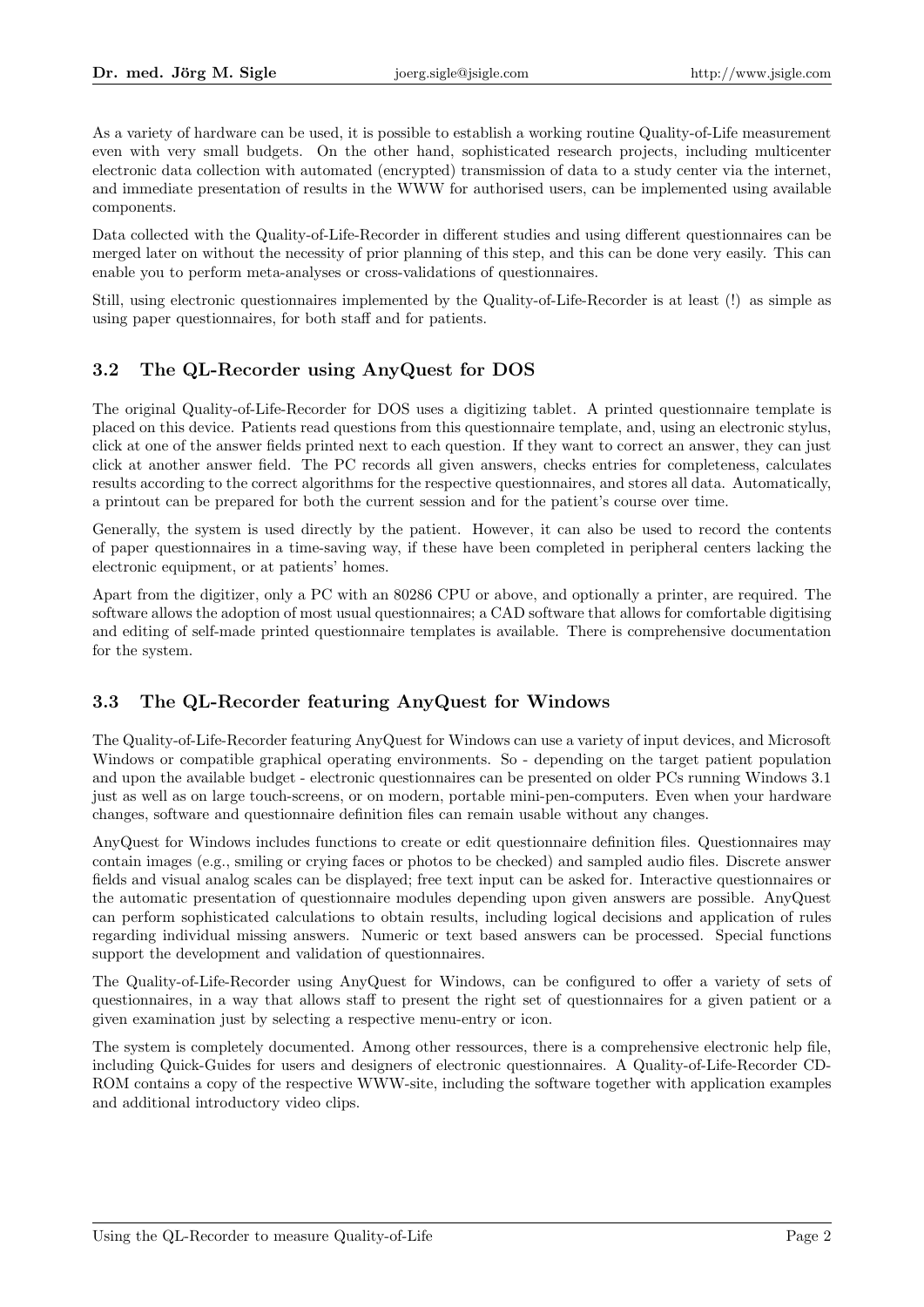## 4 Examples for practical configurations using AnyQuest for Windows

## 4.1 Different hardware platforms

If the patients you want to address can use a mouse, any older PC with Windows 3.1, a mouse and a printer can be used to implement a working routine Quality-of-Life measurement. As these devices are available anywhere (and usually, not used for other purposes any more), no investment in hardware may be needed at all.

If the patients you want to address are not used to handling a mouse, this input device may be replaced by a Trackball for about 40,- Euro. Alternatively, there are touch-screens which can be added to any existing display available; they cost about 150,- to 250,- Euro. If dedicated touch-screens shall be used, maybe even on large flat-panel-displays, costs from 750,- to 5.000,- Euro may be expected.

When the acquisition of new hardware is considered, a mini-notebooks with a touch-screen and/or a pen, together with a simple laser or ink-jet printer with an infrared interface are recommended. The investion to be expected for this is between 1.300,- and 4.000,- Euro. Questionnaires can be administered on the notebook at any place, and even independently from the printer.

No matter which hardware is used, the printed result of a questionnaire administration can be used immediately in the following consultation; collected data are available for advanced evaluation. Examples for possible configurations, including drawings and comprehensive explanations, are available in the WWW and on the QL-Recorder information CD-ROM.

## 4.2 Connection to LANs or to the Internet

If the QL-Recorder is integrated into existing Local Area Networks (LANs) inside a clinic or a practice, recorded data can be stored on a central server, and printouts can be redirected to any available network printer. For example, a patient can fill in a questionnaire on a mini-notebook in the waiting room, and later on, a physician can look at the results on her personal computer in her own consultation room, with no necessity to generate or carry around (!) paper printouts.

As data are recorded as ASCII files, they can be transmitted to central servers via the Internet. It is clearly recommended to encrypt them for this purpose. Within local networks, as well, data security should be taken care for. Several reasons (including specialists societies' recommendations) suggest the use of the freely available operating system Linux instead of commercially available alternatives.

## 4.3 Wireless networks

Wireless LAN technology allows the QL-Recorder to be moved around completely freely. A patient can fill in an electronic questionnaire at any place inside the hospital, maybe in a waiting room or in her bed. Without a cable connection, results are stored on a central server, displayed at a physician's workstation, and/or printed on a networ printer. Once installed, wireless LAN infrastructure can also be used for other applications inside a practice or hospital information system.

Prices for wireless LAN infrastructure appear relatively high at first glance, but it must be kept in mind that it makes any technical, financial and logistic efforts for installation of cables obsolete. Technical issues like avoidance of interferences with medical equipment, data security on-air and manufacturer independent standards have been solved in the meantime.

### 4.4 Sterility

If any concerns should arise because of handing an electronic device over to an especially sensible or infectious patient, a mini-pen-computer can be put inside a transparent plastic bag. It remains well usable inside; if a wireless LAN is used, not a single limitation regarding functionality needs to arise from this approach.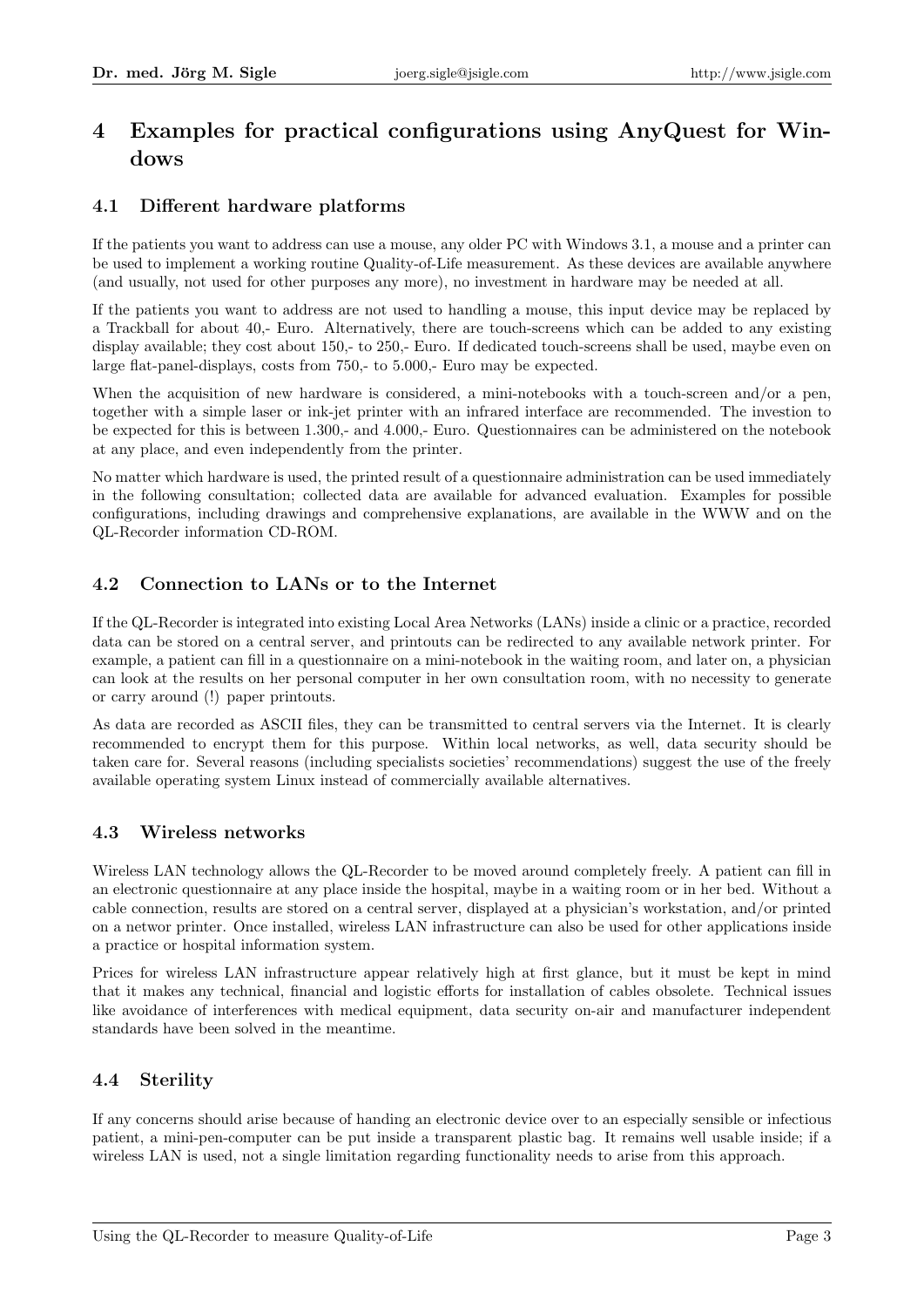### 4.5 Pre-configured software packages

For several questionnaires, specifically customised QL-Recorder software packages exist, e.g. the eIBSQOL prepared for Glaxo Wellcome plc. Some of this software is available free of charge, and can be used immediately, causing no efforts for configuration at all.

### 4.6 Logical integration of the QL-Recorder

The QL-Recorder focuses on the improvement of the interface between the patient and the electronic questionnaire. Its capability to produce result printouts from the individual session as well as for the patient's course over time, is a comfortable add on; the same is the simple tool AnyQuery which lets you search recorded data files and display them again. Primarily, AnyQuest delivers a self-explaining, clearly readable, and completely documented ASCII file as the result of each questionnaire administration. The format of this file is capable to contain data from most thinkable questionnaires.

In order to export data, AnyQuest can convert its result files into tables, which can be imported and processed further by programs like SAS, SPSS, Spida, Excel, Lotus, Access, ... This continues to work even when different questionnaires or different language versions or revisions of the same questionnaire have been used.

By these mechanisms, results from questionnaire administrations using AnyQuest, can be imported into arbitrary working environments. The main keys lie in the simple data format and in the available, open documentation: result files can be transported using common network protocols and applications<sup>1</sup>. Third party applications (e.g. hospital information systems, tumor documentation systems) can receive data from the QL-Recorder. Interfaces have already been created for several systems (AKQUASI, TREG, FEBROSKRIPT). A more universal interface to the SQL database Interbase and the prototype of a WWW client to this database are being developed (January 2000).

Third party applications can generate configuration files for AnyQuest, and therby control the program (questionnaire definition files which shall be loaded, display options, location to store collected data and so on) from outside. This may be used for example, to interactively put together modules from a questionnaire library using a WWW based application, and then have AnyQuest present the resulting questionnaire.

## 5 Some experiences from real projects

### 5.1 Routine patient assessment in clinic and practice

#### 5.1.1 Examination of out-patients in the Medical Clinic of the University of Ulm

In 1993, the QL-Recorder was used at the Medical Clinic of the University of Ulm for the first time. Patients were asked to fill in a paper version of the SF-36, and, afterwards, an electronic version of the QLQ-C30. Out of 624 patients, to whom the electronic system was shown, 622 filled in the electronic questionnaire successfully.

However, only a limited proportion of the patients visiting the clinic during this study was invited to the study at all. This shows, that staff compliance is an important factor when high quality QL-data are to be collected. Patients, on the other hand, could definitely use the system without any difficulties and were happily ready to do so (Sigle).

In 1994, during 4 weeks, all out-patients of the Medical Clinic of the University of Ulm should be examined using the QLQ-C30. In a dedicated room, 6 QL-Recorders, a file server and a printer were set up as a network. During 19 days, 1181 eligible patients visited the clinic according to the hospital information system, and 1133 could be invited to the study. Of these, 1120 agreed to participate (94.8% of the target group). The data were complete by 99.98%, no data were lost at all, but individual patients could not answer a single question (because they felt it was inappropriate for them or they did not understand it). Thus, the collected data are representative for the examined population. The age distribution of participating patients resembled the one of the German population between about 10 to about 90 years; patient profiles from individual specialties

<sup>1</sup>For example, it took only an hour to write a few scripts transferring printouts generated by AnyQuest from a Windows 95 machine via ftp to a Linux box automatically, entering them into a queue, and displaying them one by one using Ghostscript. This readily replaced a missing printer during an exhibition, requiring only a minimum of ressources.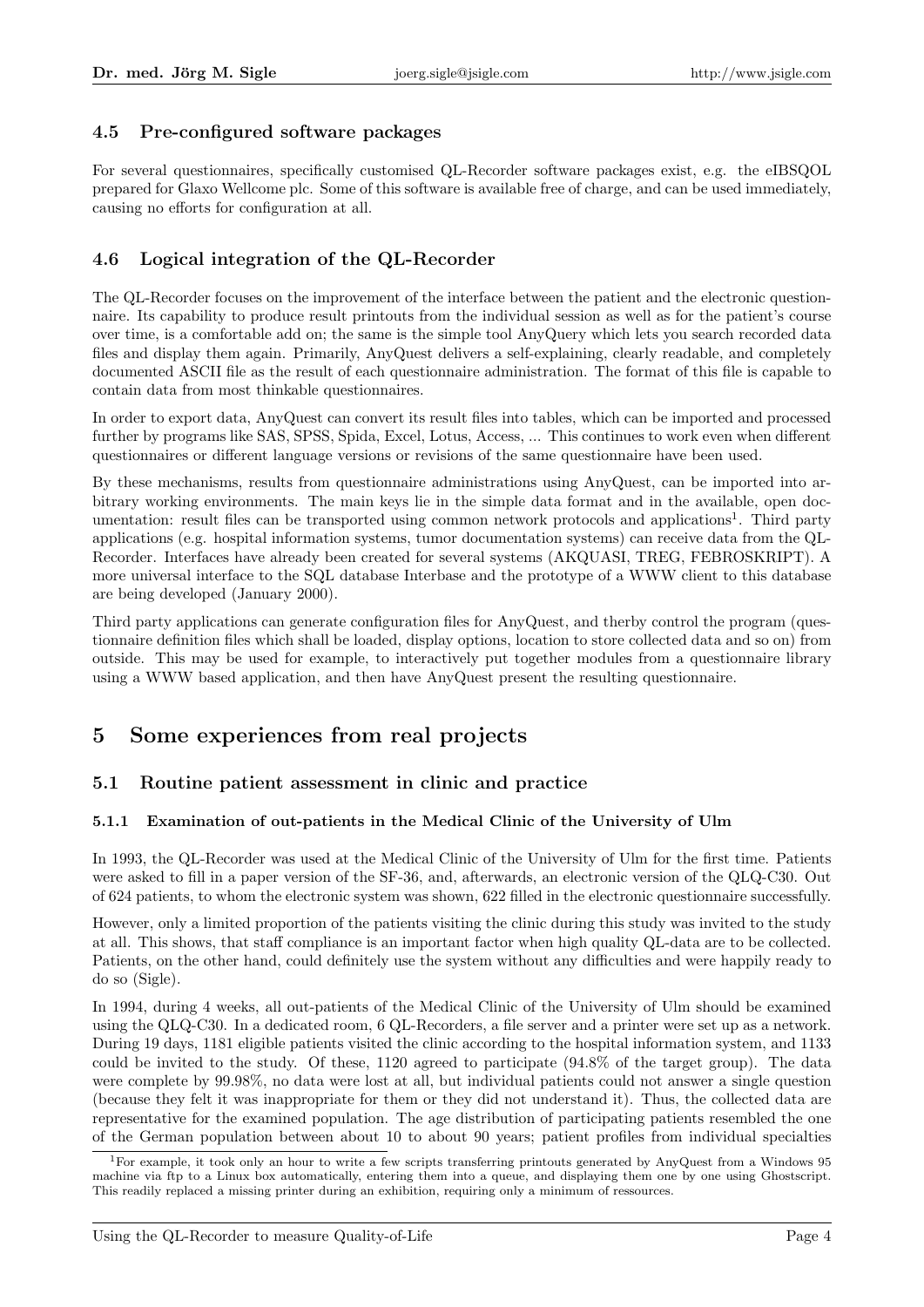matched clinical expectations very well. For the clinic, there were beneficial findings which would not have been researched for without this study.

The results of this study prove the feasibility of routine questionnaire administration to patients using the QL-Recorder, the readiness of patients to participate, and the clinical importance of such an assessment. The recorded Quality-of-Life data are of an outstandingly high quality, not previously (or since) matched by anything reported in literature (Sigle, Sigle & Porzsolt).

#### 5.1.2 Examination of in-patients in the Medical Clinic of the University of Ulm

In 1996, health related Quality-of-Life was assessed using the QLQ-C30+3 at multiple points in time in 352 hematologic or oncologic in-patients.

Here, too, integration of the assessment in clinical routine work proved crucial for data quality. Patients' readiness to participate in the assessment independently from sex, diagnosis or goal of their therapy (curative/palliative); from 80-90% at 65 years or below, it sank continually to around 40% at 90 years. It remains unclear, whether age itself, or restrictions in Quality-of-Life found in several dimensions, are responsible for this. This observation, however, should be kept in mind, whenever Quality-of-Life is compared between groups differing in the proportion of included patients over 65 years (Holch).

#### 5.1.3 Routine examination of out-patients in a practice and out-patient-clinic

Since 1994, oncologic patients of the Praxis und Tagesklinik E. Rethfeld have been assesed routinely in regular intervals using the QLQ-C30 inside a model project.

This routine assessment proved to be feasible. Recorded data could be used to demonstrate that using a holistic therapeutic approach, patients' Quality-of-Life remains good until towards the end of the course of their disease (Rudolf van Leendert<sup>2</sup>).

#### 5.1.4 Routine examination of in-patients

Since 1995, in-patients of the Bio-Med Kliniken have been examined using the QLQ-C30 routinely at admission to and release from hospital.

This routine assessment proved to be feasible. Relations between baseline Quality-of-Life and remaining survival time could be demonstrated as well as an improvement in Quality-of-Life during the hospital stay in several dimensions (Dirk Höhmann<sup>3</sup>).

#### 5.2 Integration with a tumor documentation system

Since 1995, oncologic patients of the Fachklinik Donaustauf are regulary examined with the QLQ-C30. Recorded data are imported in the tumor documentation system TREG, which has been developed there. Inside this system, interactive statistical evaluations can be performed immediately (Friedrich von Bültzingslöwen<sup>4</sup>).

### 5.3 Use in a clinical study

In a randomised, controlled therapy study performed at the Kantonsspital Chur and the University of Würzburg, in addition to extensive morphologic examinations, patients' Quality-of-Life is examined before and after the intervention. As Quality-of-Life-Recorder, a mini-pen-computer under AnyQuest for Windows is used.

Quality-of-Life measurement was possible without practical difficulties. Costs to obtain QL-data may have been about 1000 times less than costs to obtain morphological data. The study has not been completed yet, so further information cannot be given yet (Doris Wagner<sup>5</sup> et al.).

 ${}^{2}$ Praxis und Tagesklinik Elsbeth Rethfeld, Düsseldorf, Germany

<sup>3</sup>BioMed-Klinik, Bad Bergzabern, Germany

 $4$ Fachklinik für Lungenerkrankungen, Donaustauf, Germany

 $5$ Klinikum der Stadt Wolfsburg, Abteilung für Anästhesie, Germany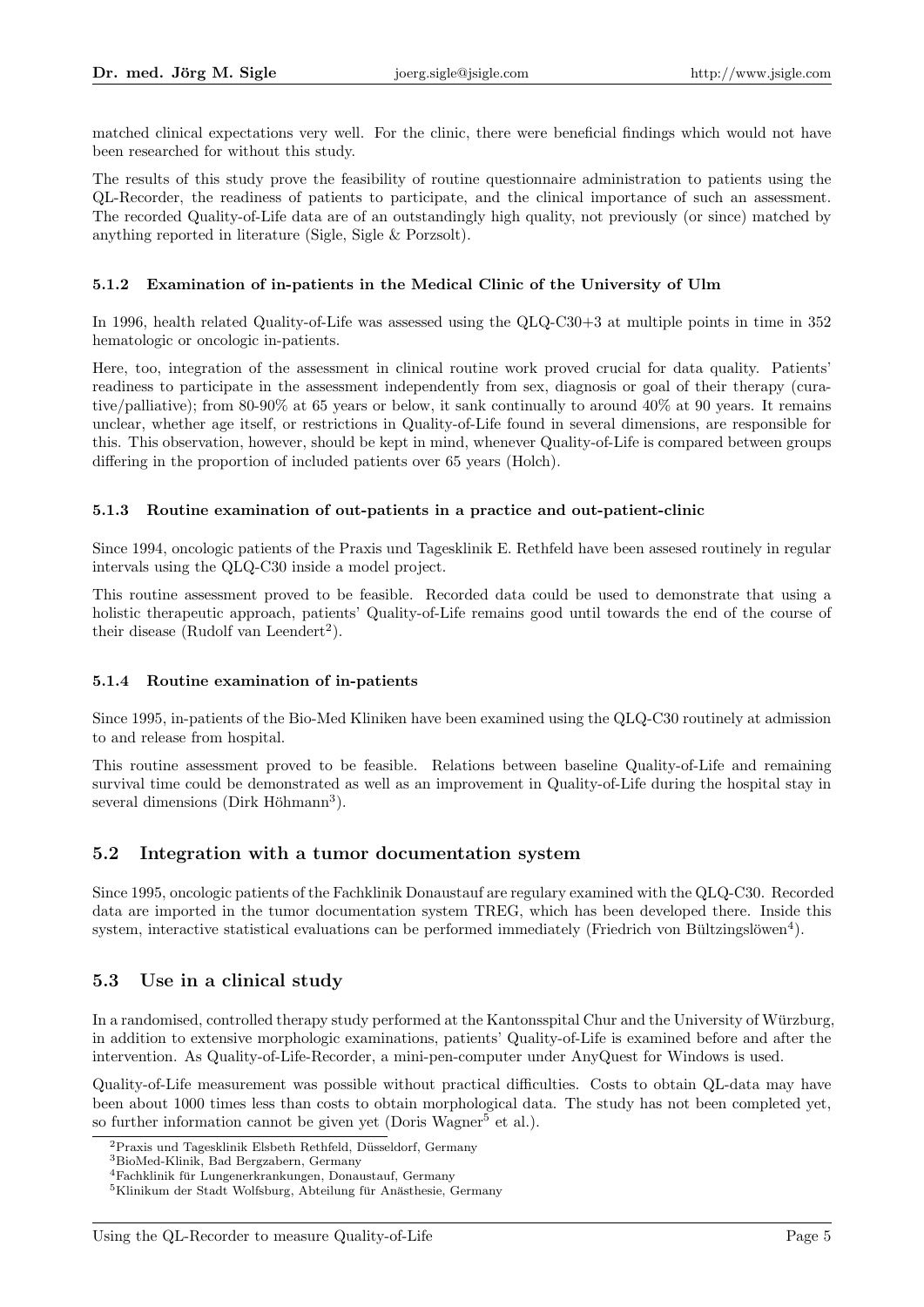## 5.4 Use in questionnaire development and validation

#### 5.4.1 Development of an instrument to assess QL in children

Since 1998, a questionnaire to assess Quality-of-Life in children has been developed at the Childrens' Clinic of the University of Ulm. In the current validation phase, both children and parents fill in electronic versions of the respective questionnaires on a QL-Recorder which is implemented using a mini-pen-computer. For both children and parents, a specific configuration has been prepared: the clinical data manager (a student) can start the respective questionnaire administration by clicking at the respective icon on the desktop.

This solution is accepted very well by both children and parents, even children at the age of 8 years do not have any difficulties to handle the QL-Recorder (Lutz Goldbeck<sup>6</sup>, Reiner Braun).

#### 5.4.2 Development of an instrument to assess QL in very old patients

The Geriatriezentrum am Wienerwald (GZW) develops instruments to assess Quality-of-Life in geriatric patients with dementia. Data required for validation and factor analyses were collected with two QL-Recorders (mini-pen-computers). In this project, the GZW cooperates with colleages from the University of Graz, the University of Umeå and the University of Ulm. For both nurses and physicians, individual configurations, each including a specific battery of questionnaires, have been prepared, which can be selected and presented by clicking at the respective icon on the desktop.

Because patients with dementia are studied here, nurses and physicians carry out a proxy rating and so, use the Quality-of-Life recorder themselves. Here, too, in 670 ratings, each including about 100 items, a perceived substantial simplification of data collection could be demonstrated. No technical problems regarding the use of the QL-Recorders occured (Marina Kojer<sup>7</sup> et al.).

#### 5.5 User specific packages

In 1999, a package was prepared for Glaxo Wellcome plc., including two indication specific questionnaires in 10 languages. This package can be installed directly from CD-ROM; afterwards the functionality of the electronic questionnaire is available immediately. A booklet contains an introduction; additional scientific background information is included on the CD-ROM (Timm Volmer<sup>8</sup>).

This package is an example for a user specific solution. The software is designed in a way which represents the customer and the product. Similar solutions can be imagined, if an institution or a project coordinator want to distribute one or multiple questionnaires as user-friendly as possible among a larger number of users.

## 6 Data protection

### 6.1 Theoretical issues

It is very remarkable that, as soon as anyone starts to use electronic tools for data collection, all those sleeping beauties arise, who otherwise fail to notice in their beautiful dreams all these openly accessible file-trolleys and x-ray-pockets lingering throughout the wards of most known clinics.

European or national law regarding data protection, require special measures, before anyone starts to record patient related data (even using paper). Rules applicable to the scientific utilization of data can differ from those applicable to routine patient treatment. In any case, one should try to make an electronic system for questionnaire administration to patients at least as secure, as a paper based one<sup>9</sup>. This does not only include protection from unauthorised access to data, from data being stolen or being destroyed, but also protecting the availability of recorded data. It may be required by law, and it may be reasonable, too, to contact a person

 $6$ Kinderklinik der Universität Ulm, Psychologischer Dienst, Germany

<sup>7</sup>Geriatriezentrum am Wienerwald, Vienna, Austria

<sup>8</sup>GlaxoWellcome plc., Global Health Outcomes

<sup>9</sup>However, generally, one should refrain from artificially making an electronic system as INsecure, as paper based systems have always been.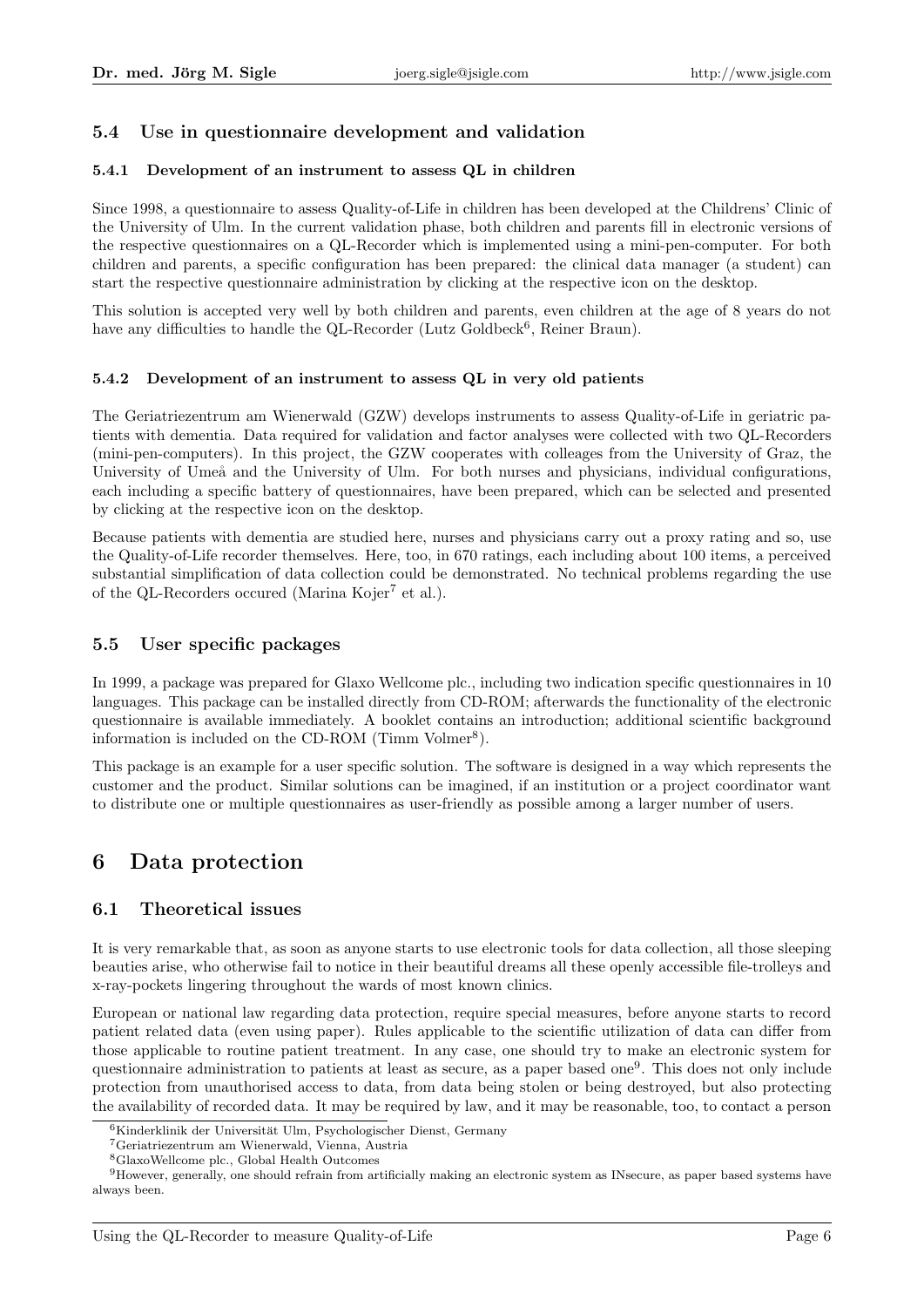responsible for data protection, employed either by ones own institution or by the public. Qualified members of the local IT department, or external consultants, can also assist. Comprehensive material regarding this topic is available in the  $WWW^{10}$ .

### 6.2 Practical issues

In Germany, it is generally required, to inform a person responsible for data protection about the contents of data which will be stored. Data revealing the identity of the patient to whom they are related, are termed "patient data", and must be protected especially well. Formally, anonymous data are not "patient data".

Thus, it may be reasonable, to record only a coded patient identification together with each questionnaire, which protects the patient from the possibility, that anyone could know his identity when getting hold of questionnaire data, without also having necessary additional tools (e.g., an index list which is kept separately in a safe place). This approach may cause additional work at a later point in time, especially if the collection of all necessary information and the final merging of all components has not been designed carefully in advance.

In any case, the device used for data storage (e.g., a mini-pen-computer) should be protected from abuse. This can be achieved by physical measures, e.g., locking the device away, when it is not used, or keeping it in a clearly visible area during recharging, or installing passwords at multiple places. Security should be taken into account when the operating system is chosen - and some commercially available systems may turn out to be neither the most stable nor the most secure ones. Whenever recorded data are communicated, they should be encrypted adequately.

The chance that one treats one's patients' data correctly, gets higher together with one's knowledge about data protection in IT environment and about national law. To use one's time economically, one should receive some consultation from people who read the appropriate newslists and publications regularly.

## 7 Practical hints regarding the use of the QL-Recorder

For both staff and patients, an electronic QL-Recorder should be at least as easy to handle, as a paper questionnaire. Nowadays, available technology enables us to implement any imaginable idea, and to comply with any requirement - however, lowest possible costs and the possibility to communicate collected data well are important goals.

If an electronic system requires a substantial introduction or training of the patient, this may nowadays be considered a sign of a sub-optimal user interface.

At least in configurations using a touch-screen or a pen-computer, patients can use AnyQuest as easily as paper and pencil. The system can be configured in a way that staff only need to click at one icon to select a questionnaire or a prepared battery for a certain patient group. There are templates for comprehensive, illustrated manuals describing the technical steps (like powering the system on or off), and instructive video clips as well.

Apart from the preparation of technical infrastructure, comprehensive staff training including clear information regarding the importance of Quality-of-Life data, is essential. When staff have understood, why QL or patient satisfaction are studied, they will support these activities: afterwards, QL-measurement becomes just another examination, which is just as important, and just as normal as taking a blood sample.

The electronic questionnaire can be located at a special place, which can be surveyed by staff, but which is not especially exposed. Alternatively, solutions using a mini-pen-computer may be presented to the patient anywhere, but this may require special sensitivity in involved staff, to avoid for example, that a new, anxious patient, is pressed to fill in a questionnaire in a loud environment making him feel uneasy.

Each patient should be invited to fill in a questionnaire at standardised points in time, e.g. while waiting for his consultation, using a standardised invitation, e.g.: "We have prepared a questionnaire for you, because we would like to learn how you feel according to your own opinion - and not merely according to your doctor's." As soon as patients hear that - really and explicitly - someone asks them for their own opinion, they agree almost without exception to fill in a questionnaire.

 $10...$  this abbreviation refers to the World-Wide-Web, which many individuals think to be the "Internet", but which is just one of its many applications.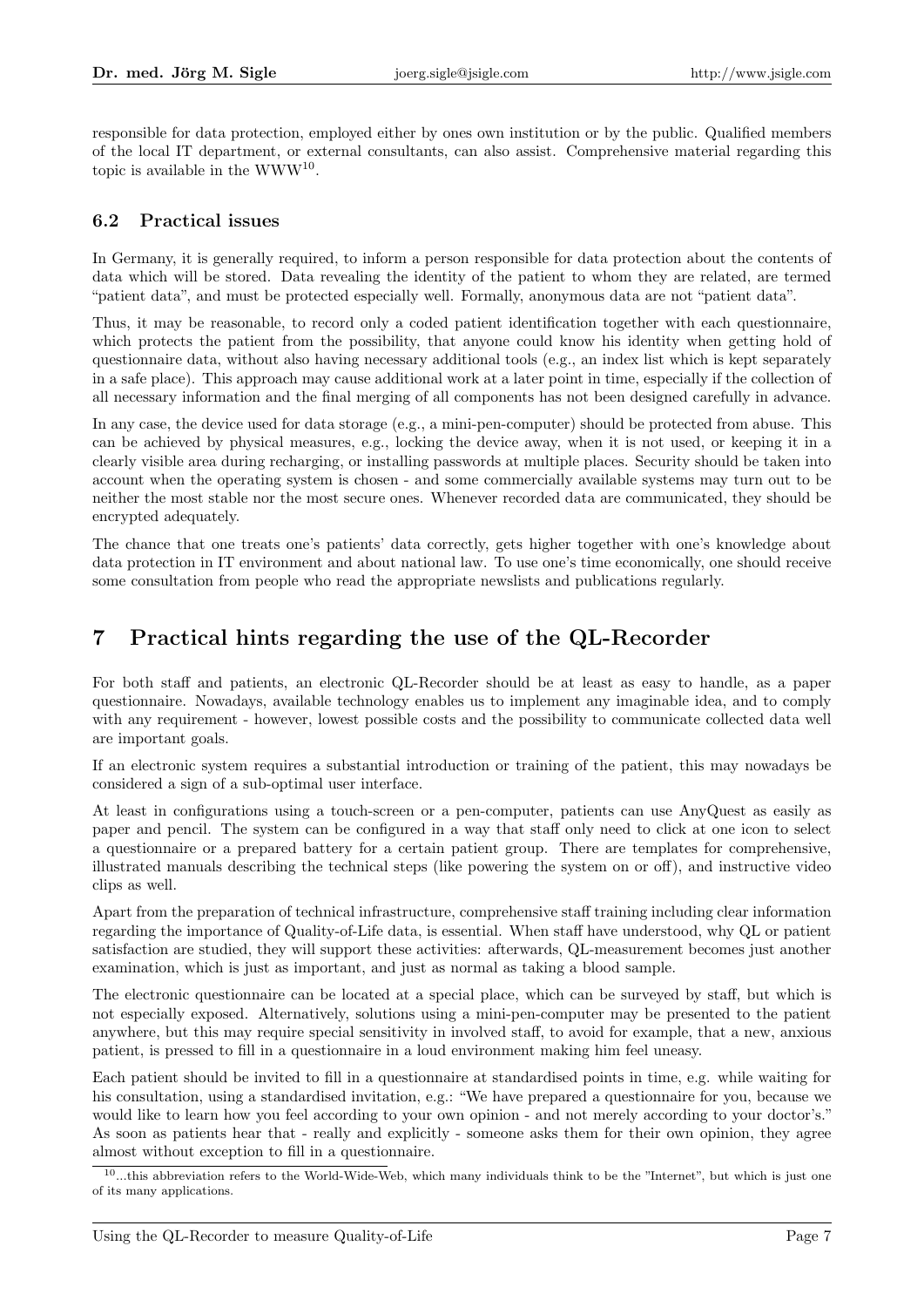Afterwards, the patient should be asked for his name and date of birth (if these data are collected, and not known anyway). The person presenting the questionnaire, should enter these data into the system in front of the patient. This assures, first, that these data are collected reliably<sup>11</sup>, and second, the patient can see how the actual hardware (e.g. the stylus or the finger<sup>12</sup>) is used.

Afterwards, the QL-recorder is handed over to the patient. The person presenting the questionnaire informs him that he may call for help in case of difficulties or questions, or if answers should be corrected, or if the patient feels he cannot or does not want to answer a question<sup>13</sup>.

The patient is asked to return the QL-Recorder after completion of the questionnaires. Staff puts the resulting printout into the patient's file, and the physician uses the results from the Quality-of-Life measurement during the consultation (e.g., the course of fatigue, pain, or emotional function).

When routine Quality-of-Life measurement is introduced, extensive training (role plays) among staff can help to reduce uncertainty and to identify possibilities to optimize the process. Sustaining the analogy to taking a blood sample: Uncertainty can result from a lack of understanding of the importance of the examination, from a lack of practice, but also from a deficient education. Independently from its causes, uncertainty is felt by a patient immediately, and leads to unsatisfactory results.

## 8 Further Information

In the World-Wide-Web, http://www.ql-recorder.com offers further information regarding the QL-Recorder. In addition to a current evaluation version of the QL-Recorder software and a library of questionnaire definition files, you can find information about its availability, practical guides, documentation, publications, and a literature reference.

A copy of the site can be made available on CD-ROM upon request. It contains additional video clips, which for example show a mini-pen-computer. This can give an impression of the easy handling of the solution in everyday use.

<sup>11</sup>And in a standardised way, e.g. if initials or an encrypted patient identification code are collected.

<sup>&</sup>lt;sup>12</sup>A pen works more precisely on small screens or for individuals with large hands - and, especially, leaves fewer fingerprints on the screen.

 $13$ Respective options could be displayed on the screen as well, where the patient could access them on his own without asking for staff assistance. However, this would make the screen display and the introduction a little bit more complex, and it would probably render more patients browsing through the questionnaires, giving less spontaneous answers, or refraining from answering individual questions more easily.